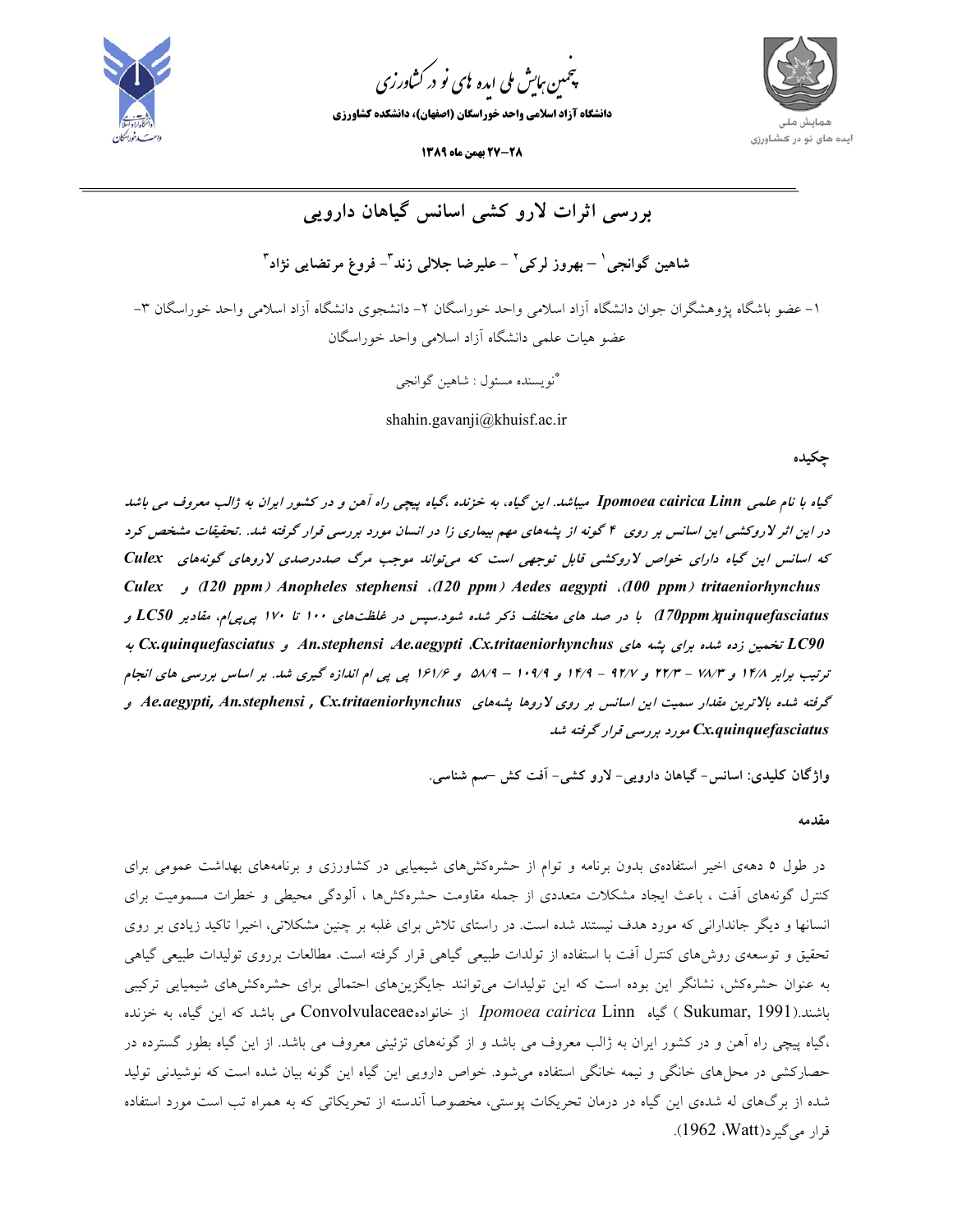

.<br>چمین *جایش ملی* ایده <sup>ب</sup>ای نو در کشاورزی ൕह

**دانشگاه آزاد اسلامي واحد خوراسگان (اصفهان)، دانشكده كشاورزي**





## **مواد و روش ها**

در ابتدا گياه تازه جمعاوري شده و كاملا شسته ميشود، به خوبي تكهتكه ريز ميشد و با استفاده از دستگاه كلونجر (Clerenger( اسانس گيري انجام شد. رنگ اسانس بدست آمده زرد روشن است و هيچ بو و رايحهاي ندارد و حالت چسبناك متوسطي دارد.. اسانس بذست آمده در لولههاي پلاستيكي تحت شرايط سرد نگهداري ميكنند. خاصيت لاروكشي اسانس اين گياه در شرايط آزمايشگاهي بر روي لاروهاي 4 گونه پشههاي مهم بيماري زا در انسان شامل: *tritaeniorhynchus Culex* پشهي حامل بيماري انسفاليت ژاپني (التهاب مغز)، *aegypti Aedes* حامل بيماري تب استخوانشكن، *stephensi Anopheles* حامل بيماري مالاريا و پشهي *quinquefasciatus Culex* فيلارياسيس لنفاوي (التهاب نقاطي از بدن). انجام گرفته شد. در ابتدا اسانس گياه به نسبت 1 به 1 در استون حل شد. سپس يك سري Dose اين محلول با غلظت 5 تا 200 پيپيام به آب اضافه شد. براي گروه مورد غلظت هايي از اسانس را مشخص مي نمايم. براي گروه شاهد از استون در آب استفاده مينمايم. شمارش لاروهاي از بينرفته پس از 24 ساعت از گذاشتن لاروها در محلول آغاز ميشود..تحقيقات آزمايشگاهي، با استفاده از اسانس برروي لاروهاي 4 گونه پشهي حامل بيماري كه در آزمايشگاه مورد پرورش قرار گرفته بودند انجام شد. آزمايش نشان داد كه غلظتهاي ،100 ،120 120 و 170 پيپيام از اسانس اين گياه ميتواند موجب %100 مرگ در بين لاروهاي پشههاي*tritaeniorhynchus.Cx* ،*aegypt.Ae* ، *stephensi.An* و *quinquefasciatus.Cx* شود اين دادههاي بدست آمده موضوع مطالعهي تحليل آماري با كمترين ميزان انحراف قرار گرفت تا 90LC , 50LC را برآورد كند(1981 ,Finney(. مقادير 90LC , 50LC برآورد شده براي لاروهاي پشههاي , و 22/3 - 78/3 و 14/8 برابر ترتيب به *Cx.quinquefasciatus* و *An.stephensi* ، *Ae.aegypt*،*Cx.tritaeniorhynchus* 92/7 - 14/9 و 109/9 – 58/9 و 161/6 پي پي ام اندازه گيري شد اسانس اين گياه بر روي لاروهاي پشههاي *tritaeniorhynchus.Cx*) 2/1 برابر) نسبتا بيشترين تاثير سميت را داشت و بر روي *aegypt.Ae*) 1/7 برابر)، ، *stephensi.An* (1/5 برابر) و بر روي لاروهاي *quinquefasciatus.Cx*) 1 برابر) تاثير گزار بود.

## **نتايج وبحث**

بر اساس تحقيقات انجام شده در مناطق مختلف بر روي لاروهاي پشه *stephensi.An* مقادير 50Lc ،105/4 ،91/4 ،100 ،83/6 ،83/8 ،1/3 ،98/5 ،96/5 ،80 88/5 و 27 پي پي ام را ثبت كرده است(-8 5). اما مطالعات كنوني نمايانگر اين است كه اسانس بدست آمده از گياه Linn *cairica Ipomoea* مي تواند در غلظت بسيار پايين 14/9 پيپيام سبب %50 همريش در لاروهاي پشتهي *stephensi.An* شود كه اين ميزان 2 تا 7/6 برابر كمتر از ميزان آن در گياهاني است كه قبلا مورد مطالعه قرار گرفته اند. اين مطالعه نمايانگر اين است كه اسانس اين گياه داراي خاصيت قابل توجه لاروكشي است و استفاده از اين گياه به عنوان حشرهكش ميتواند در آينده انجام گيرد. با توجه به اين كه اين گياه به وفور در طبيعت به صورت خودرو رشد مي كند، لذا تحقيق و بررسي اثرات لاروكشي آن را با تجزيه و شناسايي تركيبات فعال در ابعاد وسيع ميتوان مورد مطالعه قرار داد، و روزي ميتوان از اين گياه بعنوان جايگزيني براي حشرهكشهاي شيميايي استفاده كرد